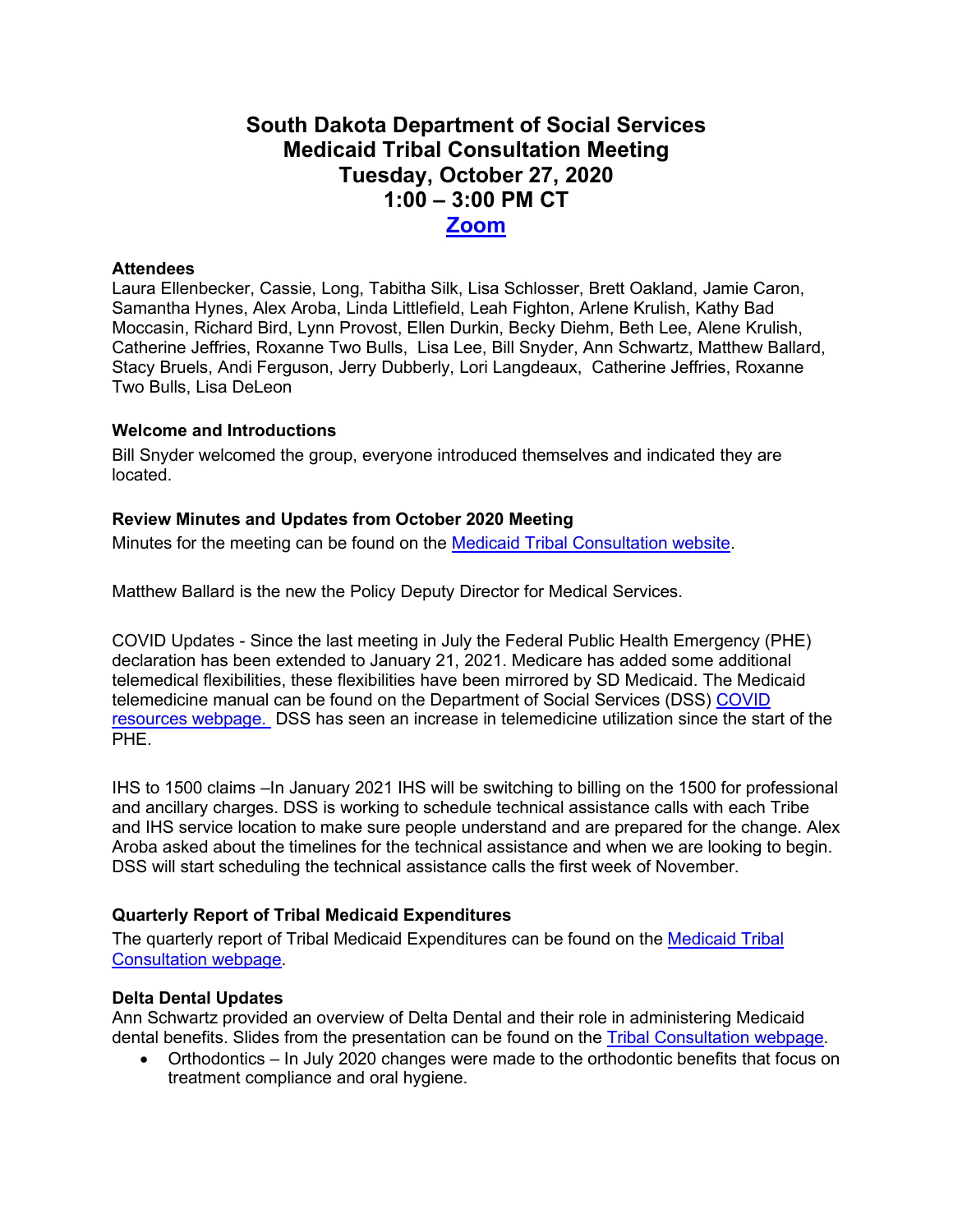• Coverage for Pregnant Women- Ann clarified that as of August 2020 women who are eligible for Medicaid under the pregnancy only aid categories can now receive dental care.

## **Economic Assistance Updates**

Laura Ellenbecker provided an update on Families First Corona Virus Response Act (FFCRA) and continuous Medicaid eligibility requirements. The legislation includes an increase in the Federal Medical Assistance Percentage (FMAP). In order for a state to receive the increased FMAP the state has to maintain Medicaid coverage. Anyone on Medicaid since the start of the PHE will maintain their Medicaid coverage until the end of the PHE. A recipients Medicaid can only be closed if the person moves out of state, death, or if the recipient voluntarily ends their coverage. No one can lose coverage for changes in circumstance including income, age, and pregnancy status. Economic Assistance will send notification ten days in advance if a recipient's case is going to be closed. The continuous coverage is beneficial for people that have had to postpone elective procedures.

# **Poll #1**

On a scale of 1-10 how would you rank SD Medicaid response to COVID-19 where 1 is poor and 10 is excellent.



Beth Lee reported that provider enrollment processes had been taking longer during the PHE. Beth's concerns will be passed along to provider enrollment staff.

# **Poll #2**

Has your facility seen an increase in telemedicine utilization during COVID-19?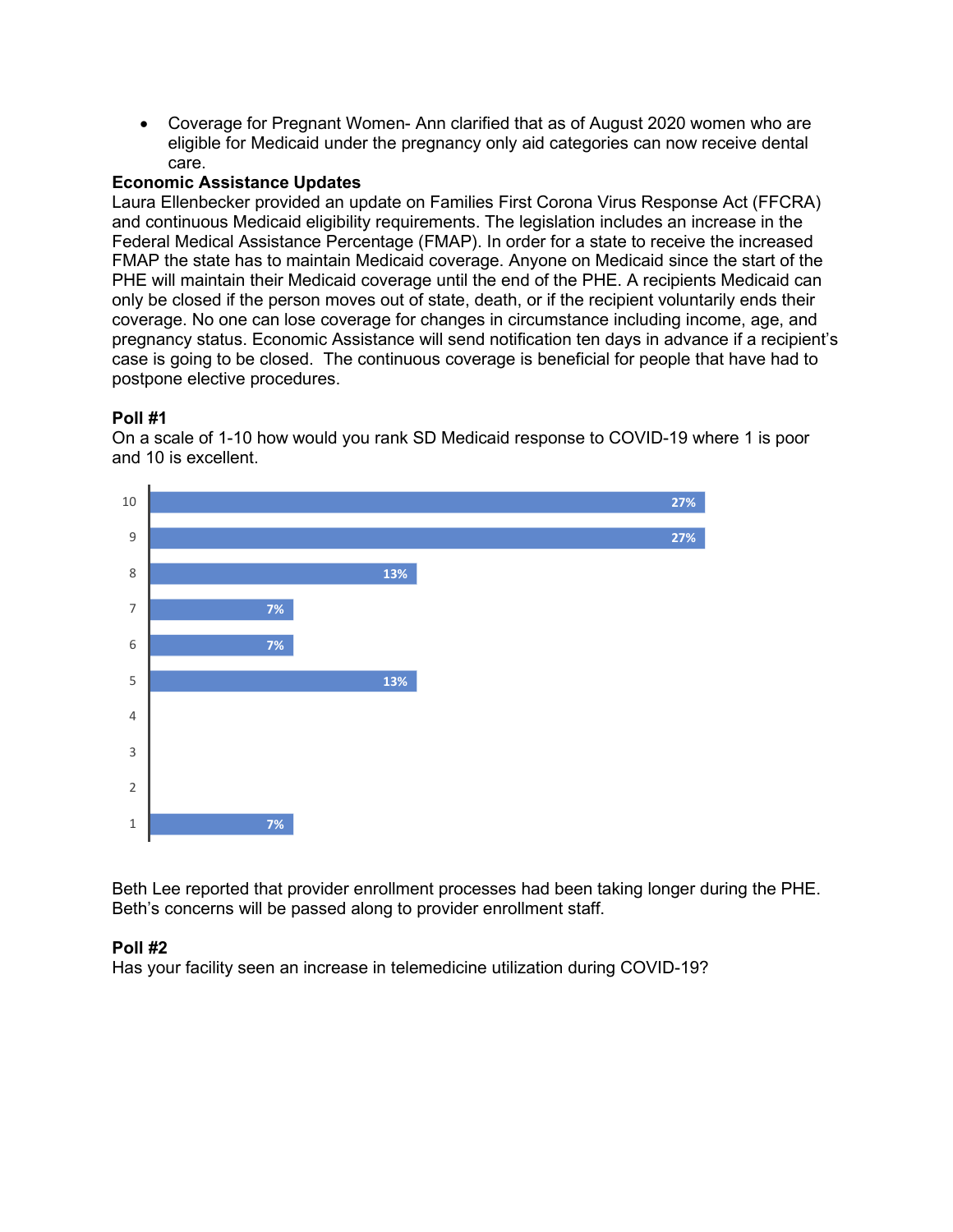

#### **Department of Health Update**

Brett Oakland provided an update from DOH. Since the start of the pandemic there has been a considerable decrease in vaccination administration. There has been a slight uptick in vaccinations recently due to the start of the school year. The slides from the DOH presentation can be found on the [Tribal Consultation webpage.](https://dss.sd.gov/medicaid/generalinfo/tribalconsultation.aspx)

DOH has sent messages to providers to try and get-well visits and vaccinations scheduled with patients. Providers are taking precautions to prevent COVID and get people in for vaccinations and wellness visits.

Becky Diehm expressed that there are a number of patients that fear getting the COVID vaccination due to how fast the vaccination has been pushed through. The DOH is developing educational materials prior to the vaccine being available. The CDC has also developed educational materials that will be available for patients and providers. The FDA won't approve a vaccine that is not safe or effective. There are three vaccines going through the four stages of testing and approval. The vaccines will continue to be studied over time even after FDA approval.

#### **Meeting Breakout Rooms**

Improving vaccination rates and wellness visit rates are a priority for South Dakota Medicaid. Attendees were asked to provide ideas about how Medicaid can continue to improve the rate of wellness visits and vaccinations. It was suggested that Medicaid partner with childcare providers to get materials our to parents.

#### **Behavioral Health Update**

Stacy Bruels provided an update from Behavioral Health (BH). Handouts from the Behavioral Health update can be found on the [Tribal Consultation website.](https://dss.sd.gov/medicaid/generalinfo/tribalconsultation.aspx)

Behavioral Health has received a grant for COVID-19 crisis counseling called 605 Strong. BH is partnering with 211 and Lutheran Social Services to raise awareness about mental health resources statewide.

BH was also awarded a Disaster Response Grant for \$4 million for 12 months. They are partnering with 211 and other stakeholders to implement grant activities. The primary focus is the 2019 natural disasters.

National strategy for suicide prevention – Focus on adults 25+ to reduce suicide and risk for suicide, will include follow up and continuity of care, post hospitalization follow up.